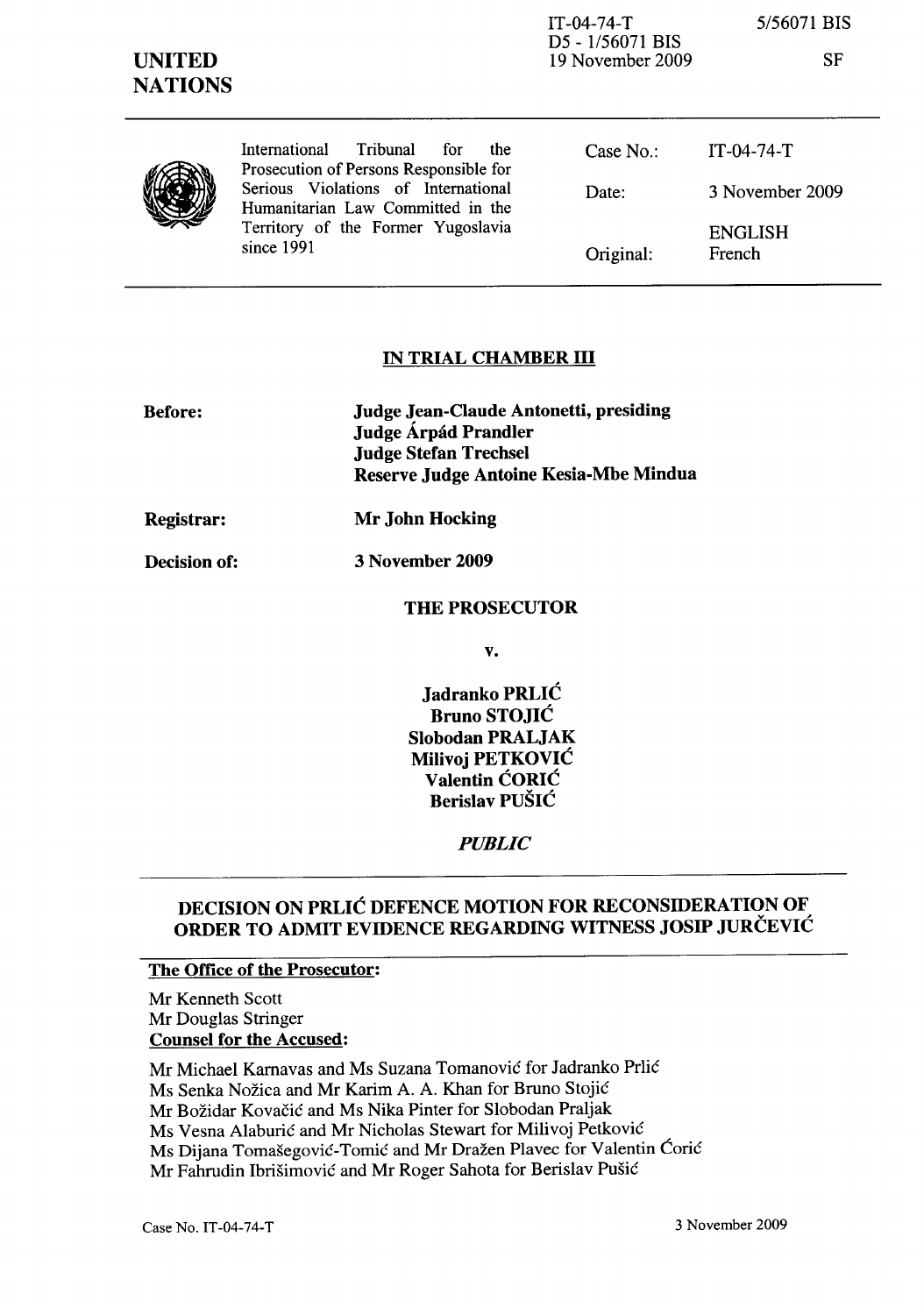**TRIAL CHAMBER III** ("Chamber") of the International Tribunal for the Prosecution of Persons Responsible for Serious Violations of International Humanitarian Law Committed in the Territory of the Former Yugoslavia since 1991 ("Tribunal"),

**SEIZED** of "Jadranko Prlic's Motion for Reconsideration of the Trial Chamber's *Ordonnance portant admission d'elements de preuve relatifs au temoin expert Josip Jurčević*", filed publicly on 14 October 2009 by Counsel for the Accused Jadranko Prlic ("Prlic Defence"), to which a confidential Annex is attached ("Motion"), in which the Prlic Defence requests that the Chamber reconsider its decision not to admit into evidence exhibit  $1D 03148$ <sup>1</sup>

**NOTING** the "Order on Admission of Evidence Regarding Expert Witness Josip Jurčević" rendered publicly on 6 October 2009 ("Order of 6 October 2009") in which the Chamber decided not to admit into evidence pages 1 and 2 of the BCS and English versions of exhibit ID 03148, sought for admission by the Prlic Defence, on the ground that the English translation of the said exhibit did not correspond to the BCS version requested for admission and uploaded onto the *ecourt* system since only one part of page 2 of the BCS version had been translated into English,<sup>2</sup>

**NOTING** the "Prosecution Response to Various Defence Requests for Reconsideration of the Trial Chamber's Decision of 6 October 2009 Denying the Admission of Evidence Tendered through Witness Josip Jurčević", filed publicly by the Office of the Prosecutor ("Prosecution") on 22 October 2009 ("Response") in which the Prosecution, while informing the Chamber that it takes no position on the Motion,<sup>3</sup> notes nevertheless that the object of the said Motion, namely the request for reconsideration of the Chamber's decision not to admit into evidence exhibit ID 03148, does not appear to satisfy the criteria of admissibility regarding requests for reconsideration as defined by the Chamber in its "Decision Regarding Requests Filed by the Parties for Reconsideration of Decisions by the Chamber", rendered publicly on 26 March 2009 ("Decision of 26 March 2009"), $4$ 

 $<sup>1</sup>$  Motion, paras 1-5.</sup>

 $2$  Order of 6 October 2009.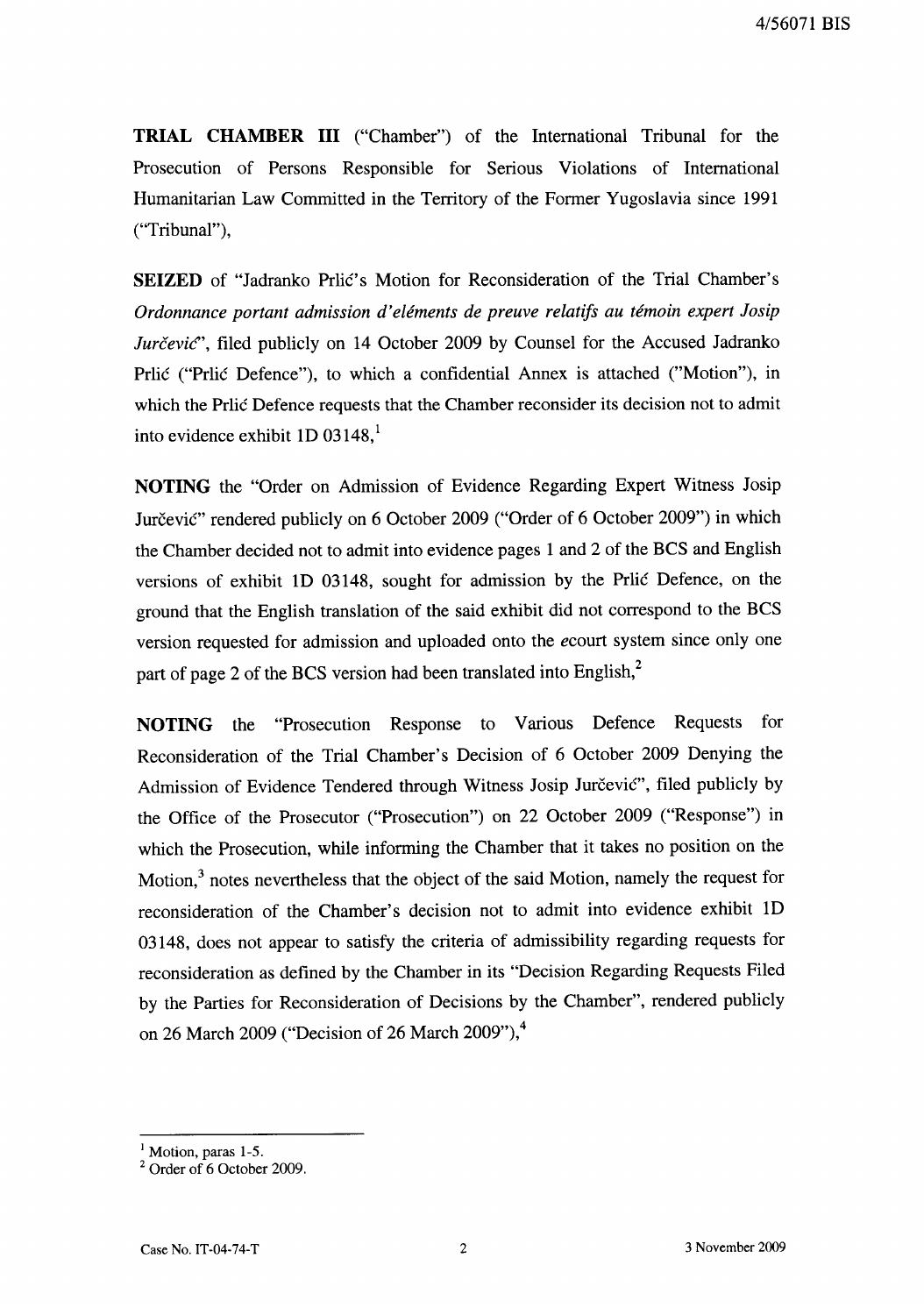**CONSIDERING** that the other Defence teams have not filed a response to the Motion,

**CONSIDERING** that in support of the Motion, the Prlic Defence claims that in accordance with the Chamber's Guideline 8 for the presentation of defence evidence, $5$ it understood that it was sufficient, at the time of filing the request for admission of evidence, to provide the page numbers of exhibit 1D 03148 that it sought to admit,<sup>6</sup> but specifies however in its Motion that the initial request for admission concerned only the parts of the said exhibit translated into English, namely section AD 1 and paragraph 1 of section AD  $2<sup>7</sup>$ 

**CONSIDERING** that a Trial Chamber has the inherent power to reconsider its own decisions and that it may allow a request for reconsideration if the requesting party demonstrates to the Chamber that the impugned decision contains a clear error of reasoning or that particular circumstances, which can be new facts or arguments,<sup>8</sup> justify its reconsideration in order to avoid injustice,<sup>9</sup>

**CONSIDERING** that the Chamber recalls the Decision of 26 March 2009, in which, in order to guarantee the proper administration of the trial, it clarifies the requirements with which requests for reconsideration filed by the parties must comply, and states in particular that requests for reconsideration are no longer admissible when they concern technical errors attributable to the parties,<sup>10</sup>

 $3$  Response, para. 3.

<sup>4</sup> Response, paras 2 and 3; Decision of 26 March 2009.

<sup>&</sup>lt;sup>5</sup> "Decision Adopting Guidelines for the Presentation of Defence Evidence", 24 April 2008 ("Decision of 24 April 200S"), para. 30.

 $6$  IC 01043.

 $7$  Motion, paras 3-5. The Chamber notes that on the IC 01043 list, the Prlic Defence sought admission for pages 1 and 2 of the BCS and English versions of exhibit ID 03148. In its Motion, the Prlic Defence states that it seeks admisssion for section AD 1 and the first paragraph of section AD 2 of page 2 of the said exhibit. The Prlic Defence does not reiterate its request for admission of page 1 of exhibit ID 03148. However, the Chamber considers that the Prlic Defence equally upholds its request for admission of page 1 of the said exhibit.

<sup>8</sup>*The Prosecutor* v. *Stanislav Galic,* Case No. IT-98-29-A, "Decision on Defence's Request for Reconsideration", 16 July 2004, pp. 3 and 4 citing *The Prosecutor* v. *Laurent Semanza,* Case No. ICTR-97-20-T, Trial Chamber Ill, "Decision on Defence Motion to Reconsider Decision Denying Leave to Call Rejoinder Witnesses", 9 May 2002, para. S.

*<sup>9</sup> The Prosecutor* v. *Stanislav Galic,* Case No. IT-9S-29-A, "Decision on Defence's Request for Reconsideration", 16 July 2004, pp. 3 and 4 citing *The Prosecutor* v. *Zdravko Mucic et aI.,* Case No. IT-96-21A *bis,* "Judgement on Sentence Appeal", 8 April 2003, para. 49; *The Prosecutor* v. *Popovic et al.,* Case No. IT-05-88-T, "Decision on Defence Motion for Certification to Appeal Decision Admitting Written Evidence Pursuant to Rule 92 *bis",* 19 October 2006, p. 4.

 $\frac{10}{2}$  Decision of 26 March 2009, p. 3.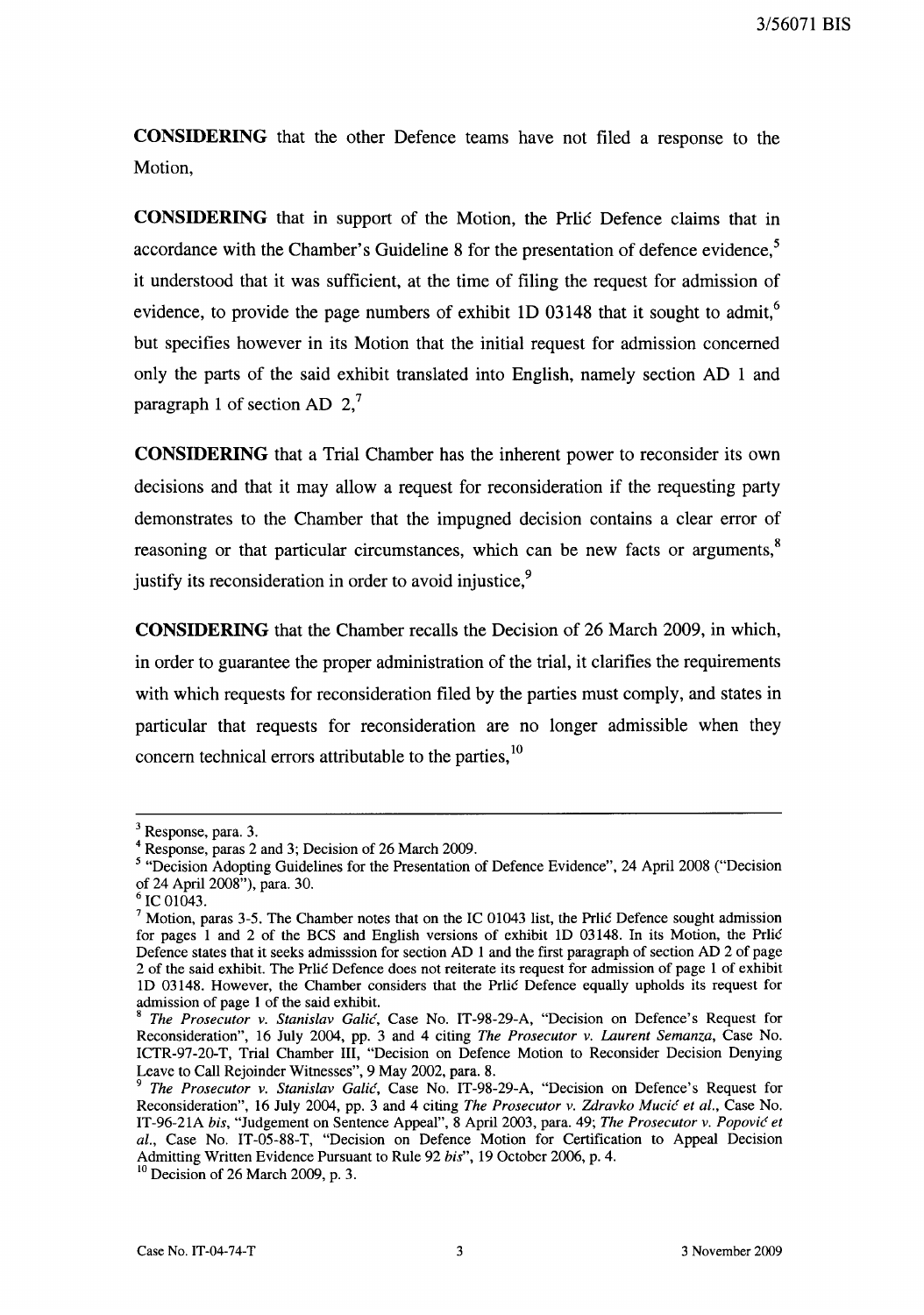2/56071 BIS

CONSIDERING that the Chamber takes note of the explanations provided by the Prlic Defence in support of its Motion with regard to exhibit ID 03148; that it notes however that Guideline 8 of the Decision of 24 April 2008 states explicitly that the parties requesting admission of one or more excerpts of an exhibit presented in court are under obligation to provide the Chamber with the page and/or paragraph numbers of the exhibit corresponding to the excerpt(s) it intends to request for admission; that to specify both the page and paragraphs numbers is not mutually exclusive considering the wording used and particularly when, as in this case, a party does not request the admission of an entire page;  $\frac{11}{11}$  that it finds therefore that the Prlic Defence made an error that is attributable to it pursuant to the Decision of 26 March 2009, when it omitted to specify in its initial<sup>12</sup> request for admission the exact excerpts of exhibit ID 03148 that it sought for admission and moreover did not demonstrate that the Chamber, for its part, committed a discernible error in the Order of 6 October 2009; that therefore it is appropriate to deny the Motion whilst reminding the Prlic Defence that it may, if necessary, tender exhibit 1D 03148 through another witness,

### FOR THE FOREGOING REASONS,

PURSUANT TO Rules 54 and 89 of the Rules of Procedure and Evidence,

DENIES the Motion.

Done in English and in French, the French version being authoritative.

<sup>&</sup>lt;sup>11</sup> See also "Decision of 26 March 2009", p. 3, footnote 7, in which the Chamber recalls that an error is attributable to the parties notably where that party "has failed to specify the excerpt of the document in the English version" sought for admission.  $12$  IC 01043.